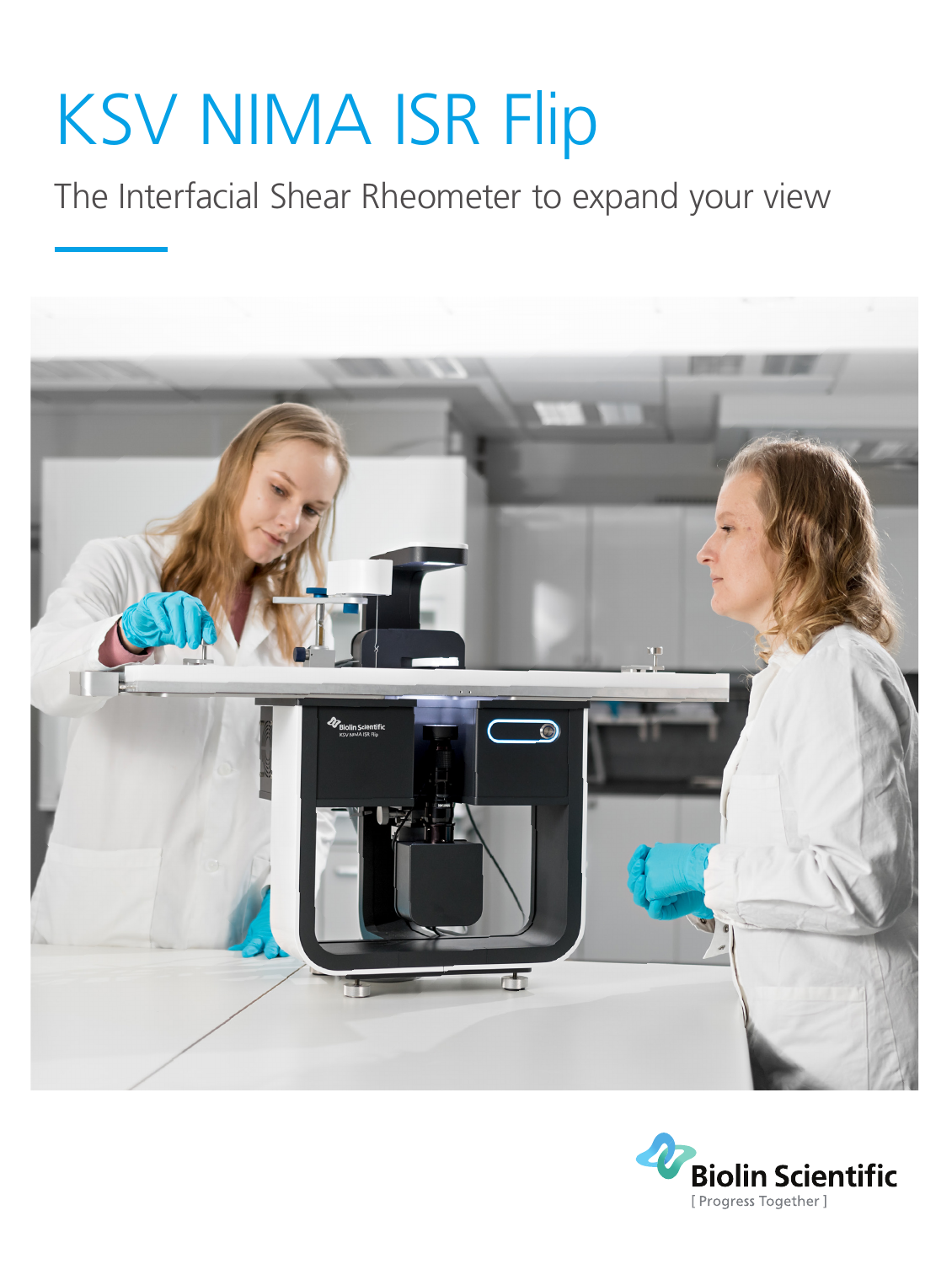## Smart Measurement Solutions for you

KSV NIMA is the market-leader within smart measurement solutions for the creation and characterization of thin films with controlled packing density. Interfacial Shear Rheometry is a useful method when defining interfacial viscoelasticity and stability, a technique utilized in industries such as pharmaceuticals, cosmetics and food.



## Applications

The relationship between stress and deformation defines the rheological properties of a material. Most thin films encountered in vivo and in industrial applications are viscoelastic, where this behavior is intermediate between purely viscous and purely elastic.

The rheological properties are extremely important for defining product stability. Applications can be found in many industries. For example proteins, polymers, pigments, fluoroalkanes and other emulsifiers are strong stabilizers in dispersions and are used in the pharmaceutical, cosmetic and food industries.

### Research possibilities

- **•** Prediction of emulsion, froth and foam stability
- **•** Determination of thin film structure
- **•** Examination of phase transitions
- **•** Real-time monitoring of surface reactions
- **•** Continuous monitoring of molecule adsorption into interfaces

## How it works

The measurement is performed with the help of a magnetized probe that is positioned at the air-liquid or liquid-liquid interface. The probe is oscillated using permanent magnets and the movement of the probe is recorded with a high-resolution camera. From the probe movement, the viscoelastic properties of the film can be calculated.

## What you can study

Applications controlled by interfacial rheology, including:

- **•** Biological systems such as pulmonary lung surfactant and meibum. Their functionality is largely based on their flow on interphases under stress.
- **•** Emulsions and foams whose stability is vital for their functionality. Viscoelasticity of the liquid-liquid interface can predict the stability of a colloidal system. Micelle/droplet fusion and fission are largely dependent on the interface viscoelasticity.
- **•** Food products, cosmetics, biophysics, pharmaceuticals, oil and gas, application areas where molecules at interfaces have a significant impact on the system performance.

#### Langmuir monolayer structural studies, including:

- **•** Phase changes, as the viscoelasticity of the layer is strongly affected by the microstructure of the monolayer.
- **•** Surface reactions such as crosslinking in real-time, as changes in molecular size and shape have typically a strong response in their rheological properties.
- **•** Aggregation and adsorption, as they typically change the viscoelasticity of the film.
- **•** Determination of optimal coating parameters prior to deposition, as the Langmuir-Blodgett coating is based on the flow of the molecules to the solid substrate.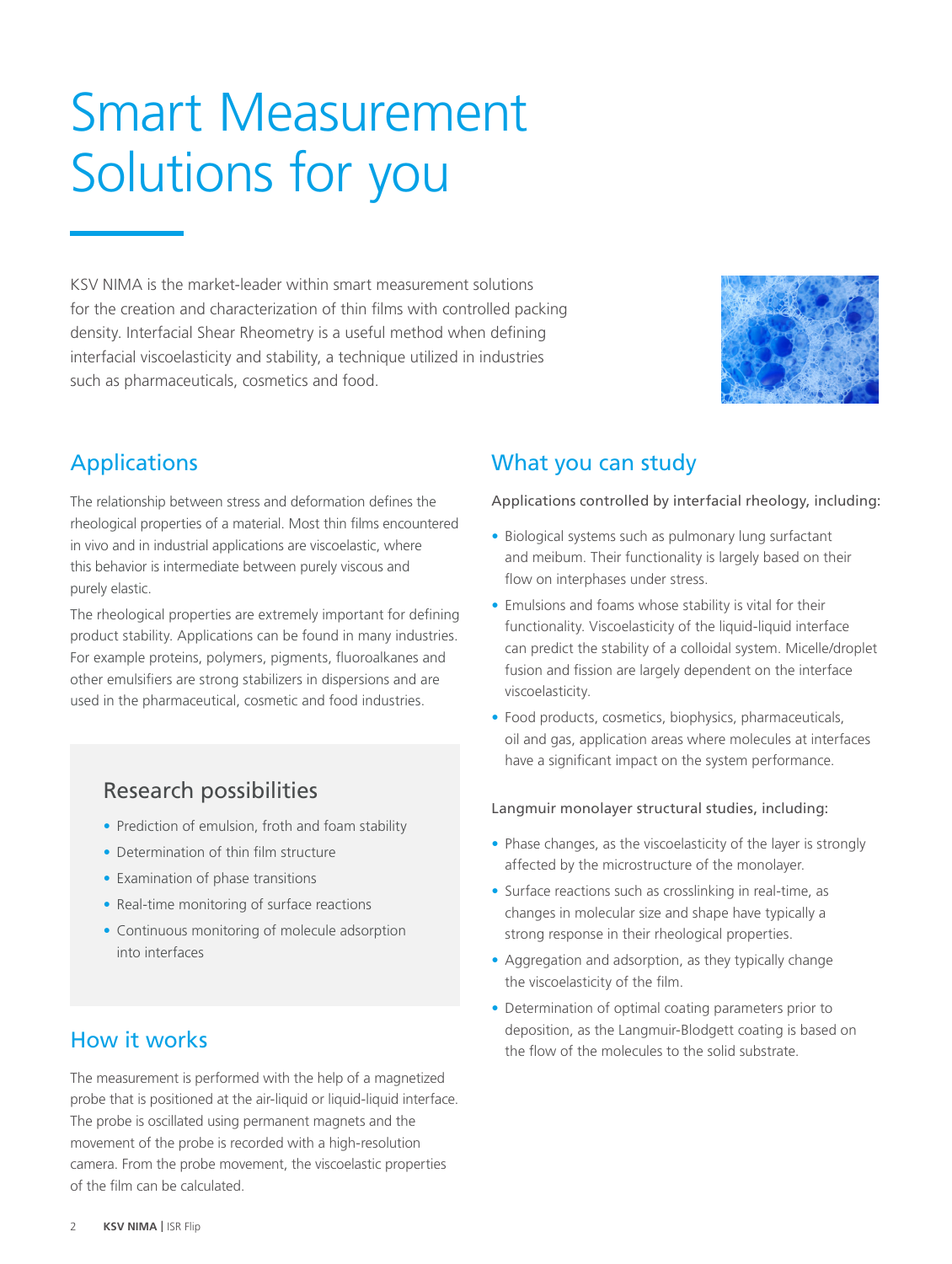## KSV NIMA ISR Flip

Expand your understanding of interfacial layers with ISR Flip from KSV NIMA. This next-generation interfacial shear rheometer enables highly sensitive measurements of interfacial viscoelasticity. Both at air-liquid and liquid-liquid interfaces.

Invest in a versatile tool to analyze foam and emulsion stability, and characterize proteins and surfactants. Combining ISR Flip with our KSV NIMA Langmuir Trough system gives you a unique possibility to control the monolayer packing density and surface pressure while measuring.



#### Combine with the High compression trough

ISR Flip can be combined with KSV NIMA High compression trough. This allows measurements to be done at controlled packing density. The trough is divided into two compartments which enables air-liquid and liquid-liquid measurements to be done with the same trough. Additionally, having the camera below allows for liquid-liquid measurements with an opaque upper phase.

#### Combine with the Low volume trough

When working with valuable compounds and subphases, ISR Flip can be used with the low volume measurement cell which requires less than 5 ml of subphase to be used. Injection ports allow easy injection of materials in the subphase while monitoring interfacial properties at the same time. With low volume cell, the camera is positioned on top to allow visualization of the probe.

## 3 reasons to invest

#### **Highly sensitive measurements**

The lightweight magnetized probes enable highly sensitive measurement with minimum interaction between the instrument and the probe.

### **Full control of the probe**

The magnetic trap keeps the probe positioned even through a long experiment or during procedures such as monolayer spreading. The strength of the trap can be precisely controlled by moving the trap closer or further away from the probe. This also enables wide moduli and frequency range for a single probe.

#### **Expand your measurement possibilities**

ISR Flip supports two camera positions to suit more purposes. Combining the instrument with a Langmuir trough allows the control of the monolayer packing density. The same trough can be used for both air-liquid and liquidliquid measurements.

## What our collaborators say

"We realized that the use of a mobile magnetic trap to drive the probe was a game changer of this technique in terms of both accuracy and user's experience. We enjoyed being part of this collaboration to provide the scientific and industrial community with this advance."

**Universidad Nacional de Educación a Distancia UNED, Spain**